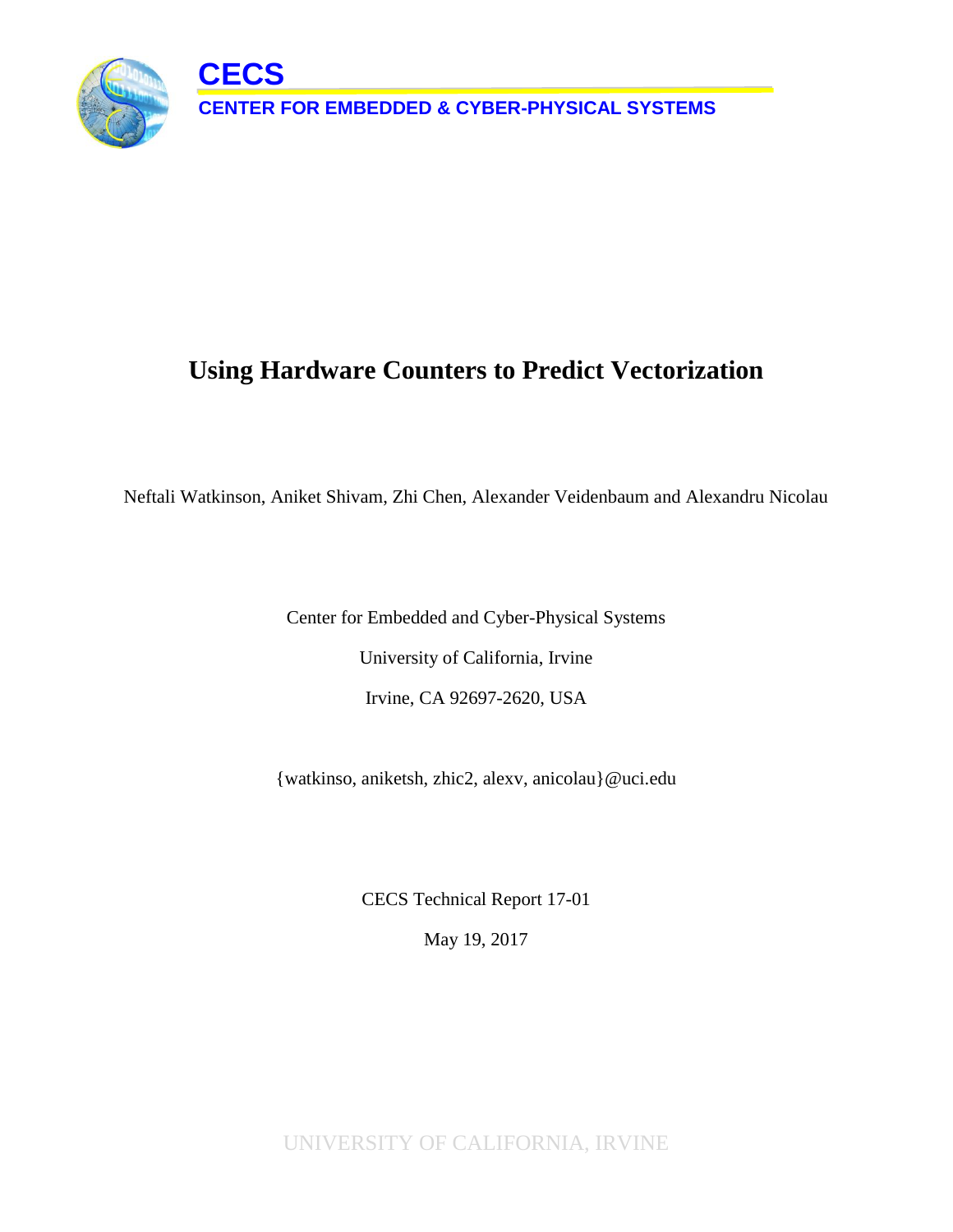# Using Hardware Counters to Predict Vectorization

Neftali Watkinson, Aniket Shivam, Zhi Chen, Alexander Veidenbaum and Alexandru Nicolau Department of Computer Science, University of California, Irvine {watkinso, aniketsh, zhic2, alexv, anicolau}@uci.edu

Abstract— Vectorization is the process of transforming the scalar implementation of an algorithm into vector form. This transformation aims to benefit from parallelism through the generation of microprocessor vector instructions. Using abstract models and source level information, compilers can identify opportunities for auto-vectorization. However, compilers do not always predict the runtime effects accurately or completely fail to identify vectorization opportunities. This ultimately results in no performance improvement.

This paper takes on a new perspective by leveraging the use of runtime hardware counters to predict the potential for loop vectorization. Using supervised machine learning models, we can detect instances where vectorization can be applied (but the compilers fail to) with 80% validation accuracy. We also predict profitability and performance in different architectures.

Our experiments evaluate a wide range of hardware counters across different machine learning models. We show that dynamic features, extracted from performance data, implicitly include useful information about the host machine and runtime program behavior.

Keywords— Machine Learning, Compilers, Auto-vectorization, **Profitability** 

#### I. INTRODUCTION

During the last decades, numerous techniques have been proposed for manually or automatically transforming code to improve performance and optimize the use of resources. When a compiler is performing optimizations, most of the transformations are applied early in the compilation process relying on an abstract model of the host machine configuration. Because of this, it is expected that only a few optimizations will take full advantage of the host's architecture and hardware configuration.

Among the different transformations that the compiler can use, there are some designed to take advantage of different levels of parallelism found in modern architectures. These may range from parallel functional units in a CPU core, to using special instruction sets and parallel thread execution. Such is the case for Single Instruction Multiple Data (SIMD) instructions. They apply an operation on "vectors" of data simultaneously. Hence the transformation of code to take advantage of these instructions is called "vectorization".

Since obstacles like data dependency, function calls, or complex memory access patterns could prevent vectorization, most compilers rely on static information (gathered at the source level and/or at the intermediate representation) to decide when to vectorize. Part of this information is the use of a cost

model to predict if vectorization is profitable, i.e. will lead to performance improvement.

However, the compiler's analysis faces challenges as well. The two most common ones are: lack of running-time information (e.g. the behavior depends on the input data) and inaccurate profitability prediction due to an incomplete model of the host architecture. In [10] we can see that three of the widely used (and arguably best) C compilers (IBM XL, Intel's compiler, GCC) failed to vectorize more than 30% of loops inside a benchmark. Extensive manual analysis showed that many of these loops were clearly vectorizable.

With the increasingly complex modern architectures with highly constrained vector instructions (i.e. with a specific purpose for the architecture), multiple levels of parallelism exploitation (e.g. vector instructions, instruction-level parallelism (ILP), multi-core processing), and complex memory hierarchies, it is also increasingly hard for compilers to create an accurate model.

Recent approaches have tried to design a model that is selfadaptable (i.e. can be applied to different machine configurations) and capable of predicting vectorization and its profitability.

The work from Fursin et al. [16] shows that creating models from dynamic and static data can be used to identify parallelism and profitable scheduling policies for loops inside a code. Kennedy et al. [8] use dependence information extracted at the source and intermediate level to optimize a compiler. However, these approaches are not specific to vectorization and use only static information. However, in the work of Cammarota et al. [3] they use hardware counters and unsupervised learning to find similarity among different applications that translate into performance improvement through the application of similar optimizations among clusters. This shows that dynamic information extracted at run time contains a different representation than the one provided by static models.

 In this work, we focus on evaluating dynamic data (hardware counters) in supervised machine learning models for the prediction of vectorization. We predict whether a loop-nest can be vectorized, manually or by a compiler, and if vectorization will be profitable. The prediction is done for two major compilers, the Intel C Compiler (ICC) and the GNU Compiler Collection (GCC), using their respective autovectorization options.

To fully evaluate the performance of dynamic data, we make use of six machine learning algorithms: Support Vector Machines, Naïve Bayes, K-Nearest Neighbors, Random Forest Trees and Logistic Regression. In our experiments, we could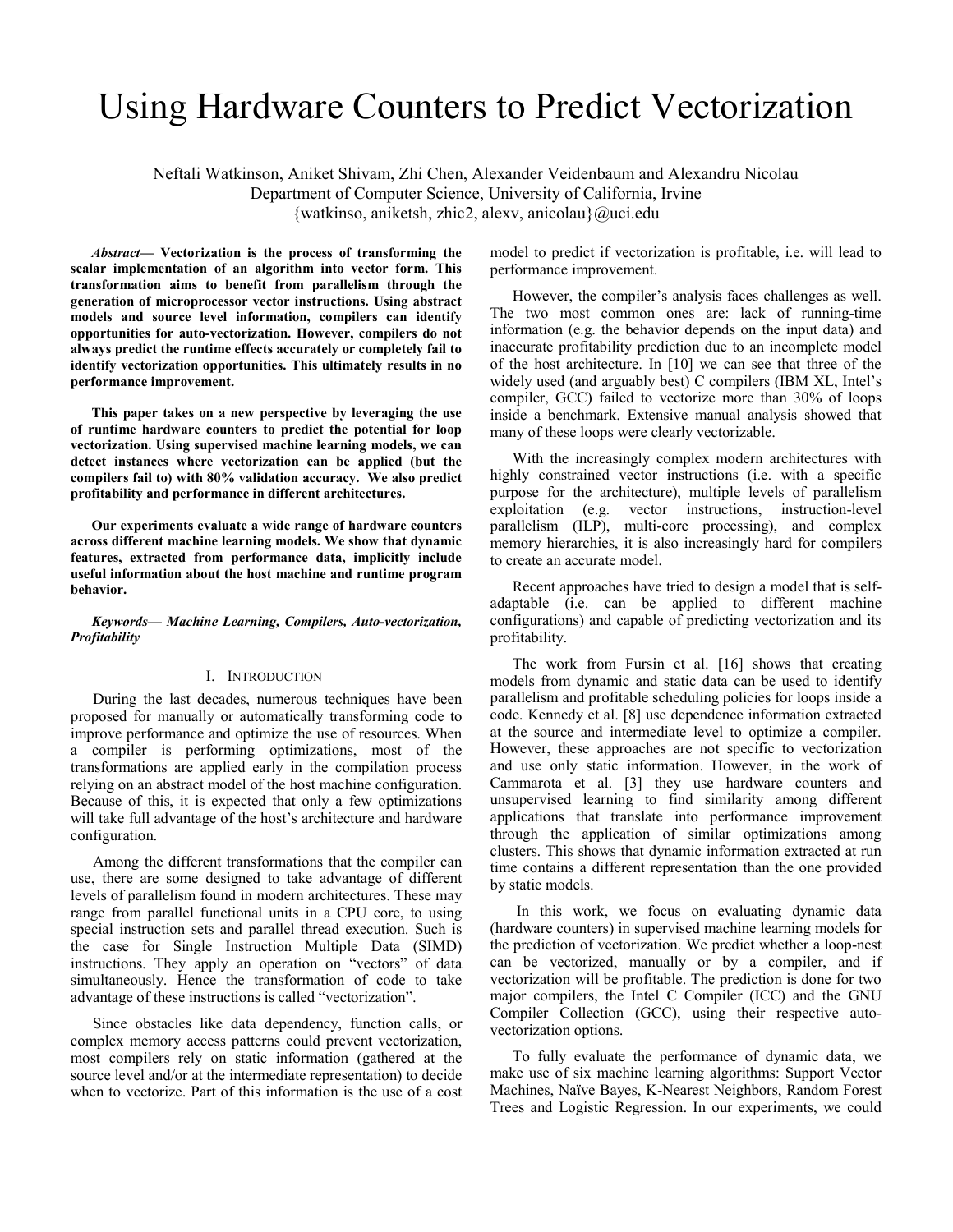predict when vectorization is successful with up to 94% accuracy on cross-validation, and profitability with up to 92% accuracy. In the last experiment, we extend our dataset to include loops that can be manually vectorized but the compiler fails to do so. We created a validation set using these loops and we achieved 80% accuracy in predicting whether the loops could be manually vectorized.

The rest of this paper is organized as follows: The section Approach explains the tools and the methodology that we used, the key concepts needed to understand the problem and the solution. In Experiments, we present the tests we performed and the results obtained with six different sets of classification models and discuss the applicability of hardware event features. The section Related work gives a brief overview of other projects and a comparison of their approaches with ours, including a similar approach that used only static information. Finally, in Conclusion we analyze the implication of our results and explain why this approach to the problem has potential to grow further and be used in other areas of compiler optimization as well.

#### II. APPROACH

In most of supervised Machine Learning workflows, there is a dataset from which one can extract features, then build a classifying model using these features and one of the available algorithms, and finally validate that model. In this work, our dataset is built from a set of loops that we compiled, executed and profiled to collect runtime data from the hardware event counters. That data is then used to build the feature vector from where we can select the features that are more relevant for the classifier. We evaluate the features using several machine learning algorithms and select the ones that generate better results at validation. Fig. 1 illustrates the workflow.



Figure 1 Flow diagram for our Machine Learning Approach.

#### A. Data Collection

For our training dataset, we used the TSVC (Test Suite for Vectorizing Compilers) benchmark [10]. It contains 151 loops written in C. It was designed to evaluate auto-vectorization capabilities in different compilers. Each loop is also nested inside a control loop that repeats the run to record execution time accurately.

We reevaluated the work in [10] to update the data for the new versions of the GCC (5.6) and ICC (15) compilers. By using –O3, there are 105 loops that are vectorized by ICC and 57 by GCC (114 in the union set of both compilers). However, by disabling the cost estimation model and force the compiler to vectorize (using the -vec-threshold0 flag on ICC and -fvectcost-model=unlimited on GCC), the report yielded 116 from Intel and 78 from GCC (with 123 total). For our first experiment, we disregard the profitability of vectorization and focus only on whether the loop can or can't be vectorized.

Adding the information about manual vectorization and IBM compiler in [10] we end up with 137 loops that are vectorizable (compared to the 124 originally reported in [10]). Note that for our approach we consider a loop vectorizable if either of the compilers report some level of vector transformations applied to the loop or there was a way to vectorize it manually.

To create a separate validation data for our last experiment, we extracted loops from the following 13 benchmark applications: ALPBench [22], ASC-llnl [21], Cortexsuite [23], Fhourstones [24], FreeBench [25], Kernels [26], Livermore [27], MediaBench [28], Netlib [29], NPB [30], Polybench [31], Scimark2 [32], SPEC [33].

We isolated the loops that are not vectorized by ICC and then performed manual vectorization to identify the ones that could be vectorized. There was a total of 490 loops that could not be vectorized by the compilers. Out of those, 123 could be vectorized manually. We profiled these loops using the same method described for TSVC.

#### B. Hardware Performance Counters

The features that we input into the machine learning model are built using performance data gathered with Linux Perf [20] and Intel Vtune Amplifier XE 2016 [12]. Since we want to predict vectorization only, the data comes from non-vectorized code (with O3 enabled but vectorization turned off). Some of the hardware events that we obtained include branching, micro operations, cycles, memory flow, and time-based events, among others.

#### C. Feature Evaluation

It is very important when working with a new set of features, to evaluate and discard those that - related to the model's output - are irrelevant or introduce noise to the dataset. This list of features may be different for each ML model and algorithm depending on the problem being solved. Since we use every hardware counter available to build our feature vector, we use filter based feature selection [11].

In this study, we selected features using Information Gain (IG), a ratio useful for identifying those features that reduce bias in decision trees. It builds a decision tree for each feature and measures the difference in entropy before and after splitting the instances. The higher the IG value the better the feature is in dividing the dataset. In section III we discuss the features selected in each experiment, as well as in general terms the ones that we found to be most useful across the experiments.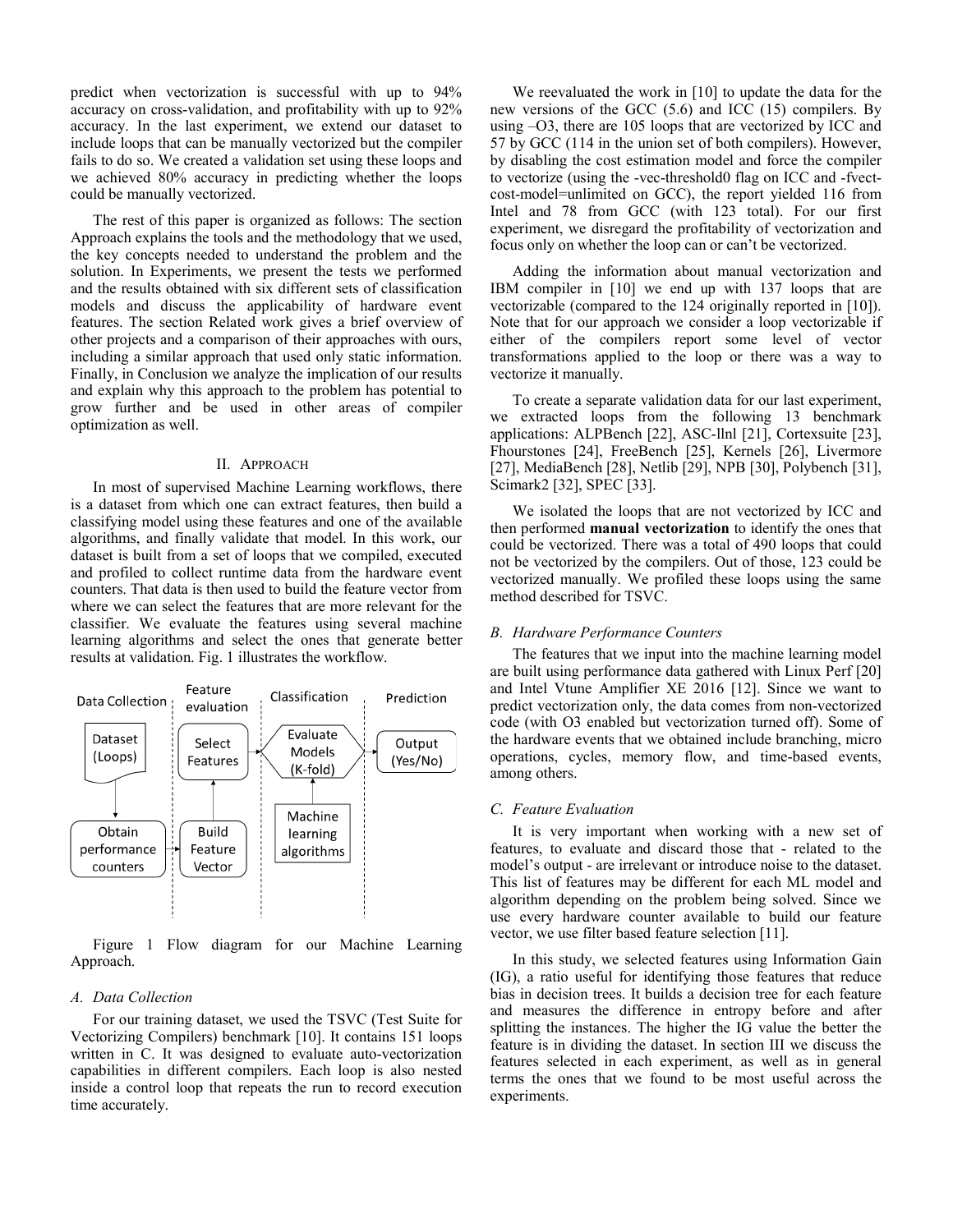Since our features are obtained from running the application, and will change with different machine configurations and runtime environments, they are considered as dynamic features. The main difference between dynamic and static features is that static features are obtained at either the source code level or the intermediate representation and thus doesn't require the application to be run [1]. A model that uses static features will most likely have the same result regardless of the running environment, whereas a model with dynamic features has the environment implicitly represented in the performance counters.

#### D. Classification

There are several machine learning techniques and algorithms for classification. We focused on applying the most common ones. We used Orange 3.2 [7] to build and evaluate the models.

#### 1) Majority Classifier

 This feature-agnostic classifier determines the output for every instance to be equal to the class or target value that has most instances in the training set (e.g. if most of the instances in the training data are part of the yes class, then the output will be yes for every other instance). Since this is technically the worse a model can do, it is used to establish a baseline for the other classifiers. For a dataset that has the same number of instances for either class (in binary classification) the baseline is 50% in training accuracy, but since our data is not equally distributed keep comparing our results to this theoretical classifier and select the models that surpass it.

#### 2) Support Vector Machine (SVM)

This is one of the most popular classification algorithms. It creates a virtual space with multiple dimensions (hyperspace) and then represents each instance as a point in that space using features as coordinates. It then divides the space by using a hyperplane via support vectors that define the limits for each class. When a new data point is evaluated, depending on which side of the decision hyperplane it falls, the model will define the predicted class. Along with feature filtering, it is a very powerful classifier for discriminative classification, and it is also very versatile since the user can define the number of dimensions the kernel that the SVM will use.

#### 3) K-nearest Neighbors (KNN)

Similar, to SVM, this algorithm also deals with a vector space in the sense that it represents the instances as points in it using features as coordinates. However, instead of dividing the data into two spaces, it calculates the distance between the data point to be predicted and the ones nearest to it. The predicted value will be equal to the majority of the  $k$  neighbors nearest to it. The distance can be measured with different metrics, we use Manhattan distance (distance following a strictly horizontal and vertical axis [11]).

#### 4) Naïve Bayes

This is a generative model that makes a statistical assumption: the features are conditionally independent to the predicted value. Once trained, the probability of each class is computed given the new example's feature. It then classifies the example as having the most likely class label [11].

## 5) Random Decision Forest

 This algorithm builds a set of classification trees using the training data and outputs the mode for all the trees built. This is done to countermeasure the tendency of classification trees to overfit. Each tree is built using a subset of the features chosen stochastically [19]. The predicted value comes from the average of the trees selected in training.

# 6) Logistic Regression

This algorithm assigns weights to each of the features and fits a sigmoid function where all the instances are mapped and assigned a probability of being part of a class or not [11].

#### E. Validation

We validate most of our models using leave-one-out cross validation, which is a variance of K-fold Cross validation [35]. We use all the instances but one for training, and validate on the remaining one, iterating until all the instances have been used once for validation. No classifier is ever tested on examples used in training it, which maintains the statistical integrity of the procedure. For the last experiment, we have previous knowledge of the features that are good predictors and we include more loops in the dataset so we can create a separate validation set by randomly splitting the data 70/30 (70% for training and 30% for validation). We do leave-oneout cross validation on the training set to select the features that perform the best and then use the validation set for accuracy.

#### III. EXPERIMENTS

The first four experiments are designed to identify a relationship between hardware counters (dynamic features) and auto-vectorizability (whether a compiler can or cannot vectorize the given loop). The first and second experiment consider Harpertown and Haswell architecture respectively but each with a different set of hardware counters. The third experiment analyzes the use of hardware counters with a different compiler. The fourth experiment uses the data from [10] to predict vectorization in general (vectorization with any of the compilers and manual vectorization). The fifth experiment analyzes profitability, and compares our results to the Intel Compiler model. The sixth and final experiment tests the models using an extended dataset consisting of nonvectorized loops.

#### A. Hardware Setup

Since our approach is designed to be independent of the architecture, or more accurately, adaptable to it, we performed our experiments on three different Intel processors. Table I shows the hardware configuration for our experiments, we used Harpertown for the first and sixth experiment, and Sandy Bridge and Haswell systems for the rest.

For every architecture, we compiled and ran the TSVC dataset using ICC 15.0.4 and GCC 5.3.0 with O3 optimization minus vectorization (-fno-tree-vectorize option for GCC and – no-vec for ICC) to obtain the hardware counters without vector transformations. Next, we compiled and ran the dataset again but enabling vectorization and using the default cost model for each compiler (the default flags are "-fvect-costmodel=dynamic" for GCC and "-vec-threshold100" for ICC),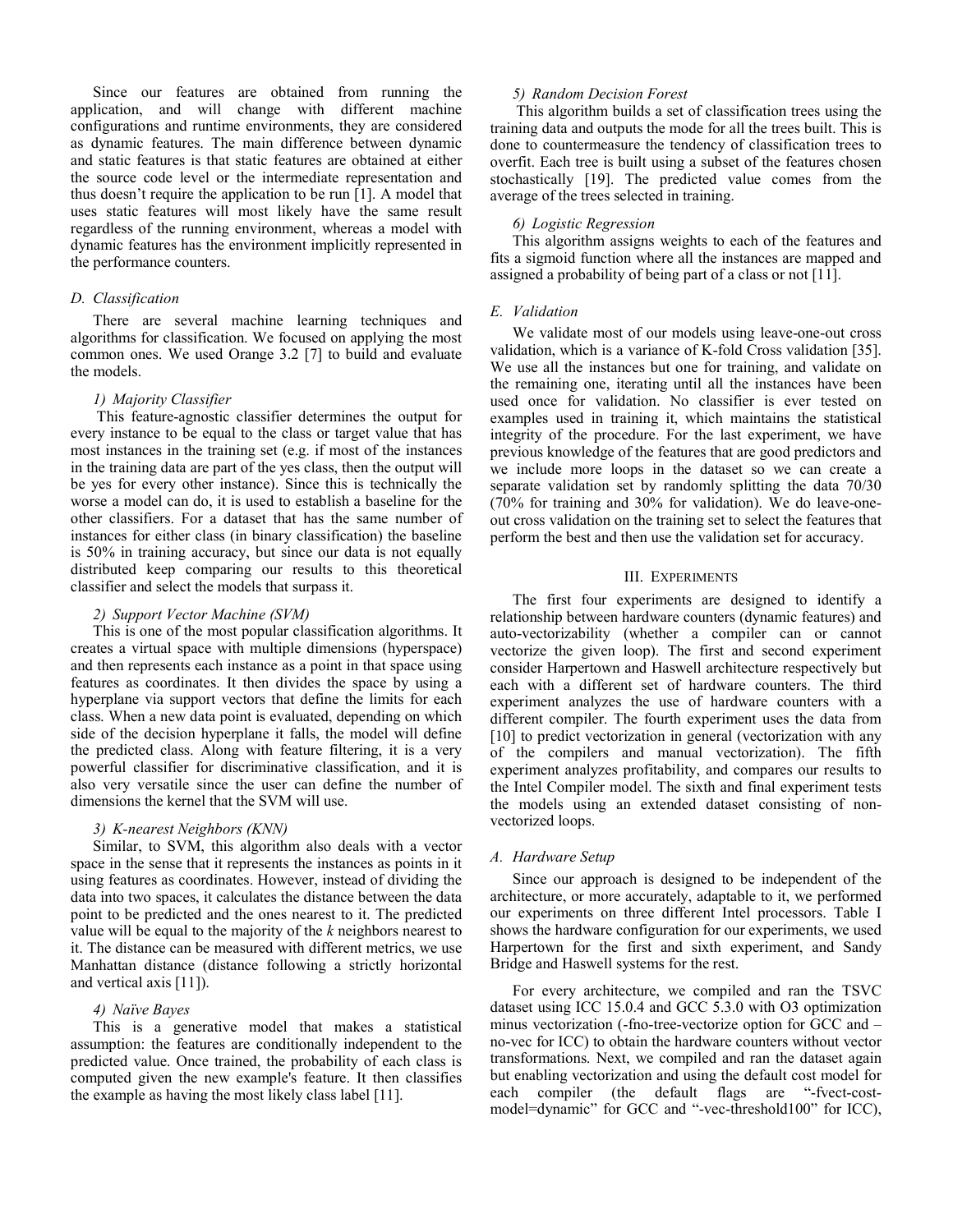which will vectorize only when the compiler estimates that there is going to be favorable speedup (over 1.0). Finally, we performed the same experiment but now ignoring the cost model ("-fvect-cost-model=unlimited" for GCC and "-vecthreshold0") to obtain runtimes for the loops that the compiler's cost models predict to have no speedup. We consider that a compiler is capable of vectorizing a loop, if for any of the two cost models the compiler report one or more vector transformations.

TABLE I Hardware Configuration of the Three Systems

| Hardware Setup                                               |                                 |                                      |                                          |  |
|--------------------------------------------------------------|---------------------------------|--------------------------------------|------------------------------------------|--|
| <b>Microarchitecture</b>                                     | Harper-<br>town                 | Sandy<br><b>Bridge</b>               | <b>Haswell</b>                           |  |
| <b>Operating System</b>                                      | CentOS<br>Linux<br>6.6(x64)     | Linux<br>Ubuntu<br>14.04<br>(x64)    | Linux<br>Ubuntu<br>14.04<br>(x64)        |  |
| <b>Processor</b>                                             | Xeon<br>E5450                   | Intel<br>Core i7-<br>2600            | Intel Core<br>i7-4770                    |  |
| <b>Vector</b><br><b>Instruction Set</b><br><b>Extensions</b> | <b>SSE 4.1</b>                  | <b>SSE</b><br>4.1/4.2,<br><b>AVX</b> | <b>SSE</b><br>4.1/4.2,<br><b>AVX 2.0</b> |  |
| <b>Processor</b><br>Frequency                                | 3.00 Ghz<br>$(4 \text{ cores})$ | 3.40 Ghz<br>$(4 \text{ cores})$      | 3.40 Ghz<br>$(4 \text{ cores})$          |  |
| <b>RAM</b>                                                   | 32 GB                           | 8 GB                                 | 8 GB                                     |  |
| Compiler version                                             |                                 |                                      |                                          |  |
| Intel C Compiler                                             |                                 | <b>ICC 15.0.4</b>                    |                                          |  |
| <b>GNU</b> Compiler Collection                               |                                 | GCC 5.3.0                            |                                          |  |

#### B. EXP1: Predicting Vectorization on Harpertown

Our Harpertown architecture has vector instructions up to SSE 4.1, so we expected the evaluation to find the loops that are vectorized by ICC to be different than the other two systems. Due to compatibility issues with Intel Vtune Amplifier, for the Harpertown System we used Linux Perf to obtain the hardware counters. For this experiment, our machine learning models are predicting whether ICC can vectorize the loops with any of the profitability models. In this case the significant features used were: L1 Cache loads misses, LLC store misses, LLC stores, D-TLB load misses, cache-references and branch-misses. Table II shows the results for the top classification models. Of all the models, Random Forest had the best result for accuracy on leave-one-out cross validation.

Notice (Table II) that the majority classifier has 77% accuracy. This is because 77% of the loops in the dataset are vectorizable by ICC, therefore the baseline for the models accuracy is high. However, 83% accuracy on our first experiment is very impressive considering the lack of knowledge there is in the correlation between the features and the output.

TABLE II Accuracy for Xeon Processor (EXP I)

| Harpertown    |                  |  |  |
|---------------|------------------|--|--|
| Algorithm     | Overall Accuracy |  |  |
| Majority      | 0.77             |  |  |
| Random Forest | በ ጸ3             |  |  |

# C. EXP2: Different Architecture

For this experiment, we evaluate the models for predicting vectorization by ICC in the Haswell system. To take full advantage of the hardware counters available, we used Intel Vtune Amplifier's analysis to obtain our data for the feature vector. Due to the availability of AVX instructions, ICC yields different results when vectorizing the code.

The features selected by the filter were instructions retired, Micro-operations issued, Retired load micro-operations, Stalls pending (cycle activity), micro-operations executed, microoperations dispatched by port, and load misses in D-TLB levels.

TABLE III Accuracy for ICC Auto-Vectorization (EXP 2)

| Vectorizability |                  |  |
|-----------------|------------------|--|
| Algorithm       | Overall Accuracy |  |
| Majority        | 0.77             |  |
| <b>SVM</b>      | 0.80             |  |
| Naïve Bayes     | 0.73             |  |
| KNN             | 0 81             |  |

Table III shows that the three best classification models for this dataset are Naïve Bayes, SVM and KNN. Results are similar to our previous experiment in the increase of accuracy over the baseline. While Naïve Bayes has a lower classification accuracy than the majority classifier, we included it because we observed that the minority class (not vectorized) has an increase in true negatives (lower index of false positives). Depending on the model's application, the user may sometimes want to maximize the number of true positives (classes correctly classified as positive), and other times minimizing false positives (classes incorrectly classified as positive). In a separate experiment, Haswell's results were very similar to Sandy Bridge, so for the sake of space we will not discuss them.

# D. EXP3: Different Compiler

For this experiment, we turn our focus to the GCC compiler and used its vectorization report to feed the model. For the feature vector, we profiled a GCC's non-vectorized version of the benchmark.

In Table IV, the majority classifier has 0.5 accuracy for both Harpertown and Haswell, which sets a good baseline for comparison. SVM and Naïve Bayes are the best models with up to 75% accuracy. For Haswell, the filter chose Instructions retired, Micro-operations issued, Micro-operations dispatched by port (8 ports total), and Micro-operations retired. For Harpertown, the features selected were CPU Cycles, Cache References, L1 D-Cache Load Misses, L1 D-Cache prefetches, L1 I-Cache loads and bus cycles. The models had very similar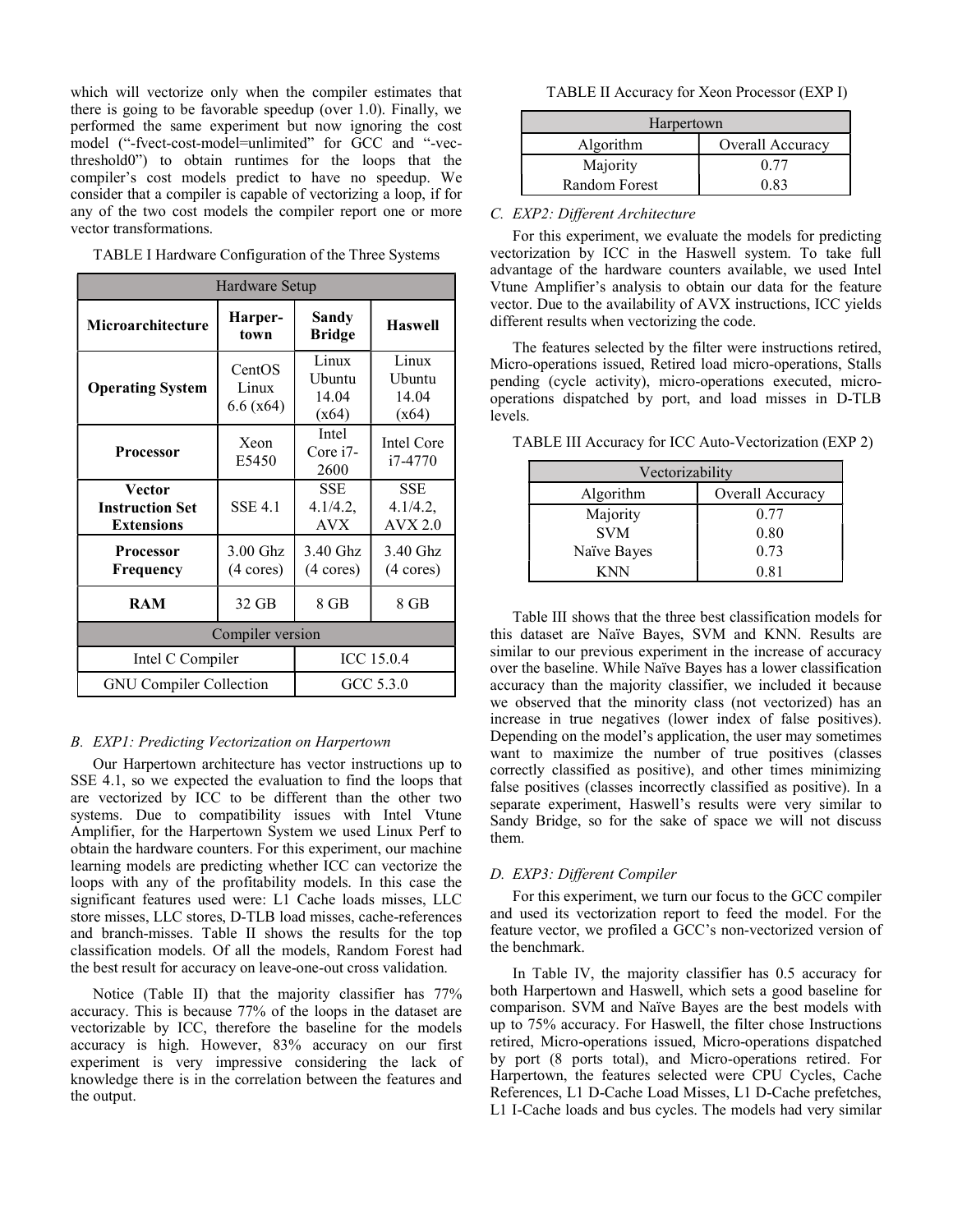results, with up to 25 percentage point improvement over the baseline. Because we have information about the loops that are vectorized by ICC and manually, we know that the model is predicting that other loops are vectorizable, but GCC would not vectorize them.

 Since GCC uses a vectorization model that doesn't change much with the host architecture (vectorization results are the same regardless of the architecture, while ICC produces different results based on the cost estimation), we believe that the loops vectorized by it will have some degree of similarity between them, forming clusters that are easily detectable by the classifier. This also explains the difference in features from the previous experiment, as the models are looking for different patterns, the filter will dim a different subset of features to be useful for the given problem.

While we considered testing with LLVM compiler, the results in the vectorization report (number of loops vectorized) for TSVC were not better than GCC's.

| Vectorizable with GCC in Harpertown |          |  |  |
|-------------------------------------|----------|--|--|
| Algorithm                           | Overall  |  |  |
|                                     | Accuracy |  |  |
| Majority                            | 0.5      |  |  |
| <b>SVM</b>                          | 0.75     |  |  |
| Naïve Bayes                         | 0.67     |  |  |
| Vectorizable with GCC in Haswell    |          |  |  |
| Algorithm                           | Overall  |  |  |
|                                     | Accuracy |  |  |
| Majority                            | 0.5      |  |  |
| <b>SVM</b>                          | 0.73     |  |  |
| Naïve Bayes                         | 0.76     |  |  |

TABLE IV Accuracy for GCC's Auto-Vectorization (EXP 3)

# E. EXP4: Testing for Manual Vectorization

As mentioned in section II, TSVC was used in [10] to test vectorization capabilities of different compilers. For this experiment, we used their data to build a separate set of models to predict vectorizability by either GCC, ICC, IBM XL or manual vectorization. The output class is whether a loop can or can't be vectorized by any of the mentioned compilers, and/or manually. We used the feature data from the ICC nonvectorized version ran on the Haswell system. Table V shows the result from this experiment.

TABLE V Accuracy for All Auto-Vectorization (EXP 4)

| Vectorizability     |                  |  |  |
|---------------------|------------------|--|--|
| Algorithm           | Overall Accuracy |  |  |
| Majority            | 0.92             |  |  |
| <b>SVM</b>          | 0.94             |  |  |
| Naïve Bayes         | 0.89             |  |  |
| Logistic Regression | 0.91             |  |  |

Just like the previous experiments, Naïve Bayes tends to sacrifice overall accuracy but with lower false positives than other classifiers. SVM obtained the highest overall accuracy with 94%. A 92% for majority class is a high value, and there may not be enough instances of the negative class (nonvectorized) for the model to detect a pattern or cluster. However, the results seem to be consistent with the other experiments. The features selected were: Memory Microoperations retired, Cycle stalls, Micro-operations dispatched by port, and L1 D-Cache replacements.

#### F. EXP5: Testing for profitability

Since on Haswell and Sandy Bridge systems, ICC uses a profitability model to decide when to vectorize a loop, we designed this experiment to analyze the performance of hardware counters to predict the profitability of vectorization. The main challenge for this model is that profitability will change per the architecture.

 We collected data by running a vectorized version and comparing the runtime for each loop. We removed the loops that cannot be vectorized by ICC, and then defined every loop with at least 1x speedup as profitable, which is the same threshold the compiler uses.

In these models, the significant features selected for Haswell were Instructions Retired, Micro-operations retired, Micro-operations dispatched by port, and Memory Microoperations retired. For the Sandy Bridge model, the features selected where Instructions Retired, Micro-operations issued, Micro-operations retired, Memory Load Micro-operations, L2 Cache hits, and IDQ Micro-operations not delivered.

Table VI shows the results for the experiment. Interestingly, Sandy Bridge's models have highest accuracy when predicting profitability than Haswell's models do.

TABLE VI Accuracy for Profitability Classification (EXP 5)

| Profitability       |                  |  |  |
|---------------------|------------------|--|--|
| Haswell             |                  |  |  |
| Algorithm           | Overall Accuracy |  |  |
| Majority            | 0.84             |  |  |
| <b>SVM</b>          | 0.83             |  |  |
| Naïve Bayes         | 0.88             |  |  |
| <b>KNN</b>          | 0.85             |  |  |
| Logistic Regression | 0.85             |  |  |
| Intel Compiler      | 0.86             |  |  |
| Sandy Bridge        |                  |  |  |
| Algorithm           | Overall Accuracy |  |  |
| Majority            | 0.90             |  |  |
| <b>SVM</b>          | 0.93             |  |  |
| Naïve Bayes         | 0.92             |  |  |
| <b>KNN</b>          | 0.91             |  |  |
| Logistic Regression | 0.91             |  |  |
| Intel Compiler      | 0.91             |  |  |

While in previous models, comparing to the compiler was somewhat impossible (the compiler vectorizes what it can without making any prediction), we can compare to the compiler's Cost Estimation Model. We don't know how this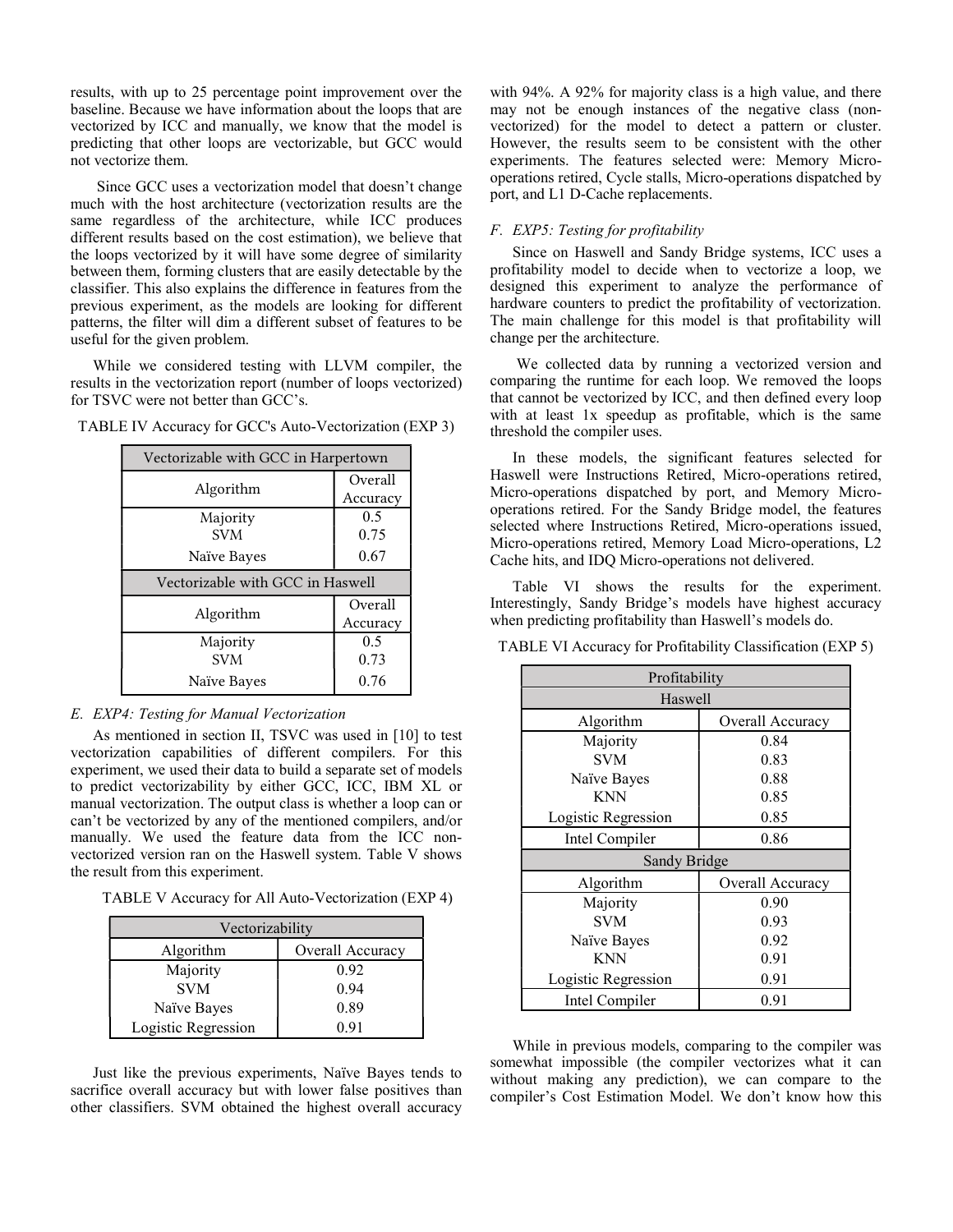model is computed, but we can get the output value by using the -vec-report=9 flag which lets us calculate an accuracy for their model. Note that the compiler uses information obtained very early in the compilation process. Through informal experiments we identified that it will predict different values depending on the architecture, which leads us to think that the model includes some abstract representation of the host system.

The compiler correctly predicts profitability in 86% of the loops ran on Haswell and 91% on Sandy Bridge. Note that we only consider profitability, however the value obtained from ICC's cost model is not always close to the actual speedup. It is worth noticing that with the newer architecture (Haswell), a lower number of loops have profitable vectorization and the compiler has lower accuracy in predicting it. This could be because the cost model is not keeping up with the changes of architecture, or the newer architectures have other optimizations that make vectorization less critical, depending on the loop.

Our best models are 2% more accurate than Intel's Model and are completely agnostic to the information the compiler uses to estimate speedup. These results may be used in future work to fine tune the compiler's model.

# G. EXP6: Finding opportunities for Vectorization with a Validation Set

TSVC is biased towards already vectorizable loops (most the loops are vectorized by ICC). Therefore, for this experiment we combined the dataset with the loops from 13 benchmarks (as mentioned in section II) that ICC couldn't vectorize, but some of them could be manually vectorized. We partitioned the data so that 70% of this extended dataset would be used for training, and the rest of the loops could be used as a validation set. We first performed cross validation on the training set to select the best features using an Information Gain filter. In this case the features chosen were LLC loads, LLC stores, D-TLB load misses, Branch loads, L1 Cache prefetches and Instructions per cycle. We then tested our model using the validation dataset.

| Cross Validation for 70% |                  |  |  |
|--------------------------|------------------|--|--|
| Algorithm                | Overall Accuracy |  |  |
| Majority                 | 0.62             |  |  |
| <b>SVM</b>               | 0.72             |  |  |
| Naïve Bayes              | 0.70             |  |  |
| <b>KNN</b>               | 0.71             |  |  |
| Random Forest            | 0.78             |  |  |
| Validating on 30%        |                  |  |  |
| Algorithm                | Overall Accuracy |  |  |
| Majority                 | 0.61             |  |  |
| <b>SVM</b>               | 0.75             |  |  |
| Naïve Bayes              | 0.70             |  |  |
| <b>KNN</b>               | 0.71             |  |  |
| Random Forest            | 0.80             |  |  |

Table VII shows that the improvement over the majority classifier is much greater. This gives us a better sense of the potential that hardware counters have in detecting vectorization. When testing on the validation set, Random Forest performs best with 80% accuracy in detecting loops with opportunities for vectorization - recall that these loops were not originally vectorized by the compiler. This prediction could be used to detect loops that require a deeper analysis for improvement.

#### H. Result Analysis

The results on vectorizability from the first four experiments give us an insight on the effect vectorization has on the loop nests. Table VIII shows the different groups of features and how they were used in each of the 6 experiments. While Vtune and Perf don't have the same hardware events, we can group them and correlate them by the type of hardware counter.

TABLE VIII Features used by experiment

| Features used by Experiment                |      |      |      |      |      |      |
|--------------------------------------------|------|------|------|------|------|------|
| Feature<br>class                           | Exp1 | Exp2 | Exp3 | Exp4 | Exp5 | Exp6 |
| <b>Instructions</b><br>related<br>counters |      |      |      |      |      |      |
| Last Level<br>Cache<br>(LLC)<br>counters   |      |      |      |      |      |      |
| L1 Data<br>Cache<br>counters               |      |      |      |      |      |      |
| Others                                     |      |      |      |      |      |      |

The experiments show evidence that there is information about the opportunities for vectorization hidden in the runtime data. In this experiment, all the features were extracted from non-vectorized implementations of the code. While some experiments are designed to show that it is possible to predict vectorization using dynamic features, the output of those models is easily obtained by running the compiler. However, for our last experiment the output is not so trivial. By using the validation set, we are finding loops that the compiler is not able to vectorize but with manual analysis could be vectorized. This can be applied to detect optimization opportunities where today's tools fail.

Going back to the dynamic features, there were some that may seem counterintuitive but they still yielded good results in the classification models. Possible explanations behind some features being prominent across the different models are:

• **IPC** (Instruction per Cycle): The loops with higher IPC values seem to be well-suited for vectorization. The higher IPC correlates to higher parallelism at instruction level, to computation-bound loops and low cache miss rates, and predictable branches. The high scalar IPC also indicates that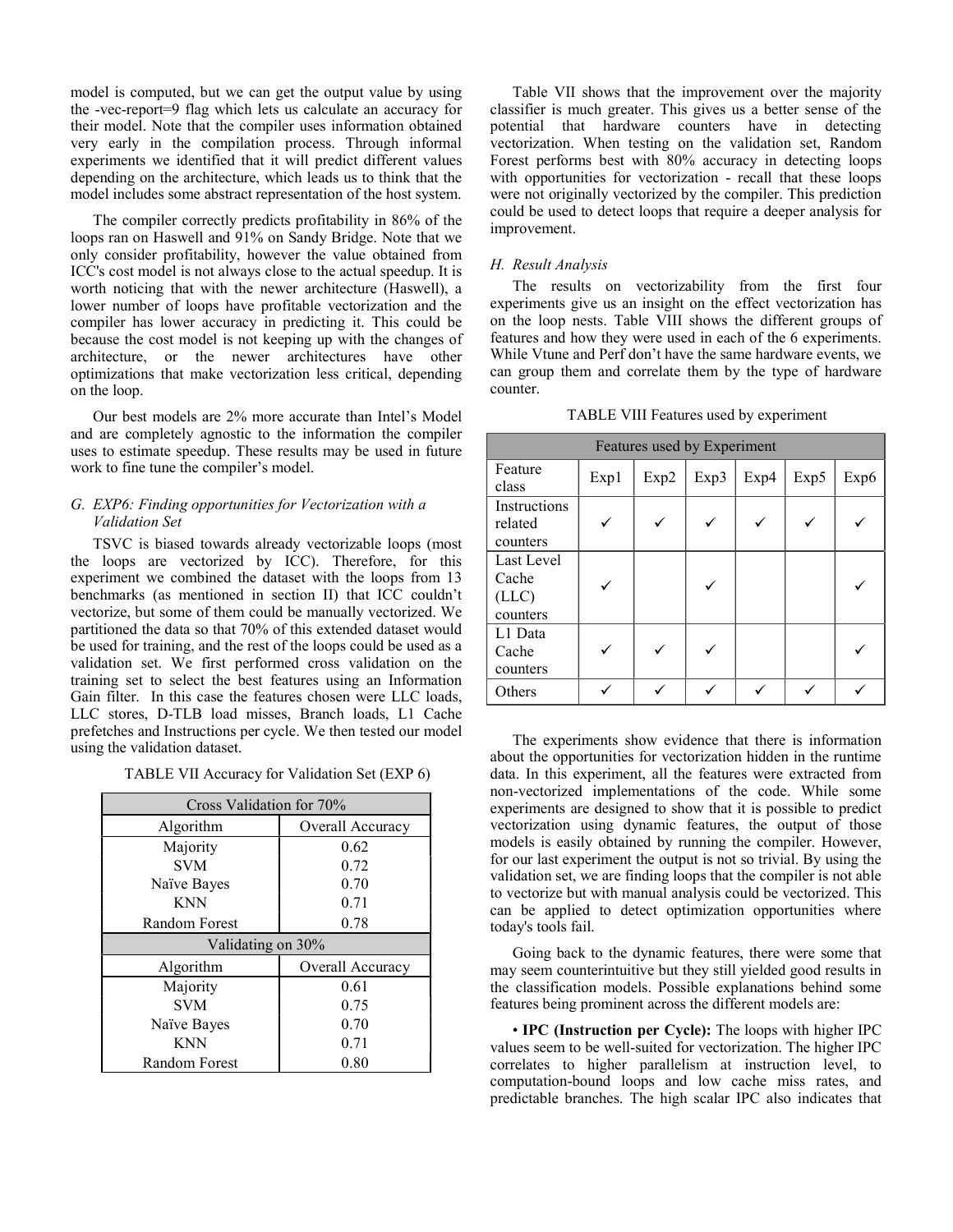multiple operations available in same or near cycles, which indicates a potential to vectorize.

• Branch Instructions: Number of branch instructions had significant impact on predicting vectorization. Branching leads to inefficiency in generating vector instructions since even after several compiler optimizations (Flattening-IFs, Index Set Splitting, etc.) it may be not possible to eliminate branches. Also, branch misprediction introduce stalls and reduce IPC.

• L1 Data Cache: Misses in L1 D-Cache may indicate that access to data inside the loop is not consecutive across iterations and hence vector instructions may not profitable. The fetching or storing of each data element needs to be performed as a scalar access and moved to/from an SIMD register separately. While the computation is now a vector instruction, but scalar moves are costly.

• LLC Loads and Stores: The LLC accesses are costly and LLC misses even more so. Both can significantly lower the IPC, ultimately making the program memory bound. SIMD instructions may not give speedup when the memory hierarchy dominates performance.

• TLB: A TLB miss also introduces significant delays and has the same effect on IPC as cache misses.

The results from our last experiment demonstrate that the accuracy of the models is not random. Being able to predict vectorization in a "blind" validation test, implies that the correlation between runtime data and vectorization potential is strong. The static information that compilers use to vectorize the code is insufficient.

#### IV. RELATED WORK

The use of static models and dependence analysis for vectorization has been studied for at least three decades ([2] and [8]). However, the use of machine learning for compiler optimization is new and growing. In [3] a feature-agnostic model is used to predict performance, it deals mainly with finding parallelism and it doesn't need any previous knowledge of the program because it uses unsupervised learning. [1] uses a set of hand written rules guided by a combined set of static and dynamic features to generate suggestions for the programmer on where to apply transformations that will help to vectorize code using SIMD instructions. Their decision system is designed to work at the source level and it only deals with possible vectorization opportunities that need to be validated by the user. They detect 123 vectorizable loops in the TSVC benchmark. Their focus is on the GCC compiler and profitability is not discussed. Our experiments show that only 105 loop-nests had profitable vectorization for Sandy Bridge (98 for Haswell).

 The work presented in [13] applies an SVM model to detect basic block vectorization specific to unroll factors (they populate a dataset using TSVC with different unroll factors from 0 to 20, ending with a dataset of 151 x 20 loops) and get a final classification accuracy of about 70% in binary (yes/no) classification to determine whether unrolling would be profitable or not. They use static features only.

The justification behind using static features is that the application doesn't need to be run. However, in [17] they make a good case about using profiling information by showing that it improves the classification model considerably. In their specific case, it is applied towards identifying autoparallelization, which represents a different challenge than auto-vectorization, the latter being a more constrained problem. They use an SVM predictor to identify if a parallel execution would be profitable and identify which scheduling policy to choose and rely on the user to approve the cases where static correctness cannot be proved. The dynamic features they rely on (aside from the static ones) are Data Access count, Instruction count, and Branch count.

Considering the success Machine Learning has had through the years in other areas such as text mining, image recognition, among others; there is still much work to be done. Our approach stands out from the others mentioned because it evaluates a wide array of dynamic features and machine learning models, and compares it with the state of the art which is what the compiler uses today. In addition, we analyze our results against the baseline, i.e., Majority Classifier to strengthen the validity of our results, something that is not considered in any of the prior works. The reason behind dynamic features yielding better results than static ones may be because they implicitly include information about the host's architecture and the effect that other optimizations have. The cost estimation models used by compilers are applied very early in the compilation process so they disregard the effects of other optimization transformations and the differences in architectures, therefore the use of only static features will likely have the same outcome. However, static features are not to be discarded, in future work we are going to explore dependence analysis information to our models.

#### V. CONCLUSION

In this paper, we evaluated the use of hardware counters in machine learning to predict if vectorization can be applied and how profitable it will be. We predicted loops that contain opportunities for manual vectorization that the compilers miss with 80% accuracy. As of now, this model can already be applied to find potential candidates for vectorization, without having to manually analyze each loop that the compiler can't vectorize.

 In other experiments, we built different models that predict the vectorizability of a loop-nest when using GCC (with 76% accuracy), ICC (80% accuracy), and manual vectorization (94% accuracy), as well as vectorization profitability (93% accuracy). This shows viability towards the use of runtime data to identify optimization opportunities. This gives new insight into code optimization. We can identify optimization opportunities that a commercial compiler misses.

Dynamic information can be used to further optimize the compilers. Since our approach is not constrained to a specific compiler or architecture, it can be further implemented to predict how the combination of the two will produce different gains in performance.